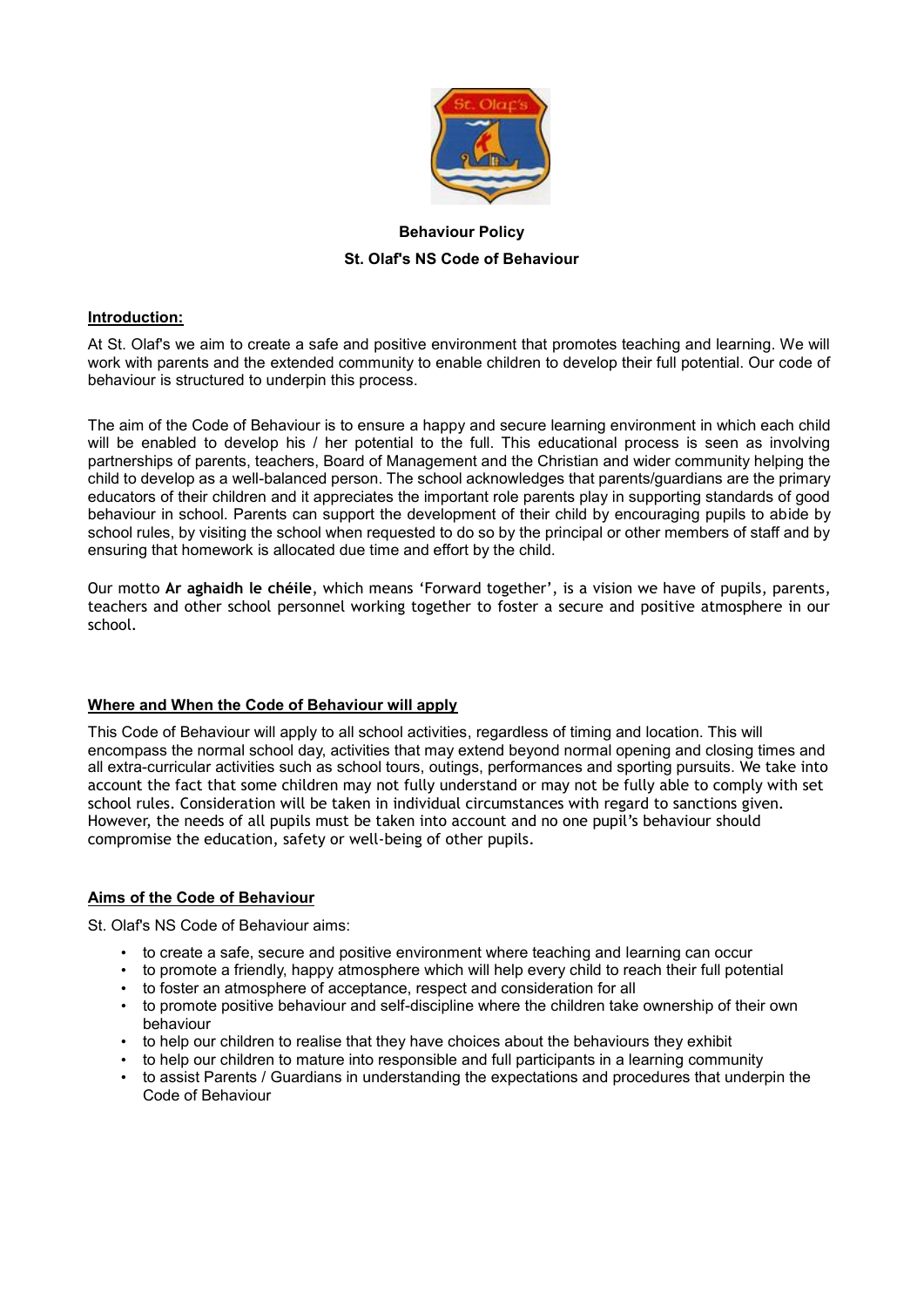## **Responsibilities in Relation to Behaviour**

The teachers and adults encountered by the children in St. Olaf's NS have an important responsibility to model high standards of behaviour, both in their dealings with the children and with each other. Our example has an important influence on the children.

As Teachers and Adults we aim to:

- create a positive climate with realistic expectations
- promote, through example, honesty and courtesy
- model the good behaviour we expect from the children
- provide a caring and effective teaching and learning environment
- encourage relationships based on kindness, respect and understanding of the needs of others
- ensure fair treatment for all regardless of age, gender, race, ability or disability
- show appreciation for the efforts and contributions of all

The children in St. Olaf's NS can help enormously to make our school a positive, happy and effective learning environment by adhering to the school rules.

The Parents and Guardians of the children in St. Olaf's NS have the responsibility to ensure that their children abide by the expectations outlined in this Code of Discipline.

All Parents and Guardians should aim to:

- familiarise themselves with St. Olaf's Code of Behaviour and discuss same with their child
- encourage their child(ren) to abide by the school rules
- encourage punctuality every day
- encourage full attendance
- label their child's belongings for easy identification
- support their child with their homework
- inform their child's class teacher about illnesses / school absences in writing or via Aladdin
- ensure their child is wearing their full school uniform / tracksuit
- ensure their child is provided with a healthy lunch in accordance with our Healthy Eating Policy
- encourage good behaviour and respect for others at all times
- communicate with their child's teacher about factors likely to affect their child's behaviour in school

# **Guidelines for Positive School Behaviour**

The following standards of behaviour are expected of all members of the St. Olaf's NS community.

- Respect for self and others
- Respect for school property, buildings and the natural environment of the school
- Respect for other children's property
- Follow instructions from staff immediately
- Walk quietly in the school buildings
- Do their best in all activities
- Listen to those who are speaking, including visitors to their classroom
- Be kind and show a willingness to help others
- Show courtesy and good manners at all times
- Stand back at doors and stairways to let adults through

# **Classroom Behaviour**

Each teacher will have a set of expected classroom behaviours for his/her class level. The following general behaviours apply to all classes.

- Co-operate fully with your Teacher's / SNA's / Substitute Teacher's instructions
- Complete your work to the best of your ability
- Present your work neatly in books and copies
- Aim to be in your line every morning at 8.50am
- Enter and leave your classroom quietly
- Ask permission before leaving your classroom
- Complete all Homework to the best of your ability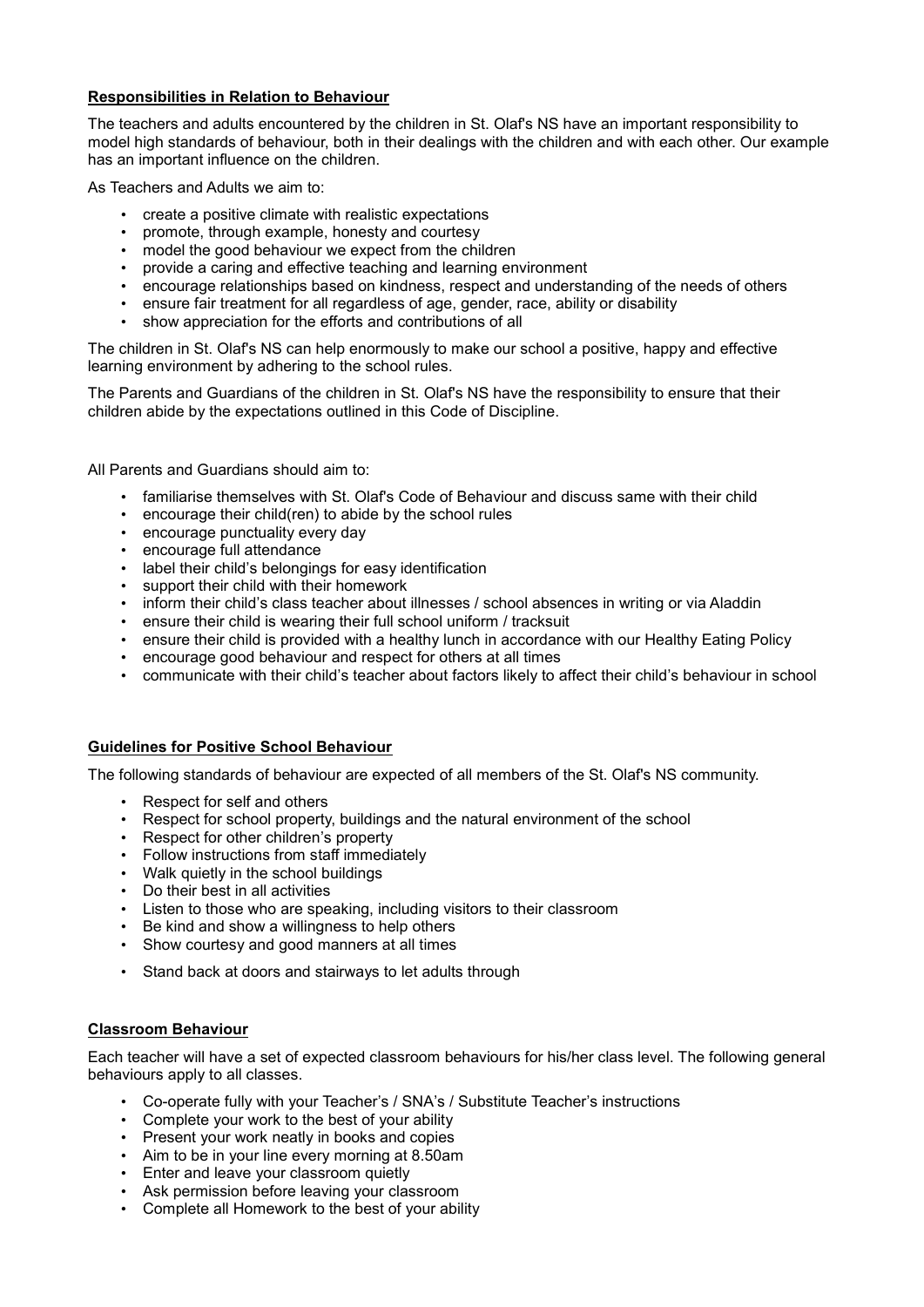# **Behaviour on the Yard at Break-Times**

Children have the opportunity to play and socialise with each other at morning and lunch break-times. The following points will help to keep the children safe on the yard.

- Children are encouraged to treat others as they would like to be treated themselves
- All class groups have a designated play area and should remain in that yard within the yellow lines
- Children should never leave the school grounds
- Children eat their lunch in their classroom before / after yard times
- Children must ask permission from a supervising teacher / SNA to leave the yard e.g. going to the toilet
- Children with injuries will be treated in the Secretary's office
- Serious injuries (e.g. bangs to head, cuts, bruising) will be recorded in the Incident Form and a copy of this form will be presented to the principal. The class teacher will be informed of such injuries at the end of break by teachers on yard supervision. Parents will be contacted through Aladdin or a note in their Homework Journal.
- At the end of breaks the children will line up in their respective lines
- When the class teachers collect their lines, the children should walk in single file to their classroom
- Children are encouraged to be fair and inclusive when setting up their games
- Rough play and bad language are not allowed at any time
- Children are not allowed to play on steps, railings, rocks or flower beds at breaktime

## **Promoting Positive Behaviour**

There are a number of positive reinforcements and rewards which teachers use in their classes, both for work well done and for good behaviour. These include:

- Stickers and star charts
- Table points / Table of the Week
- Individual points / Class Dojo
- Positive notes home
- Prizes on Friday
- Pupil of the Day
- Pupil of the Week
- Golden Time at end of the week
- Certificates
- Model Good Behaviour
- Formal / Informal positive reinforcement
- Responsibility given for jobs outside the class

#### **Unacceptable Behaviour**

Three levels of Misbehaviour are recognised: minor, serious and very serious. All everyday instances of minor misbehaviours will be dealt with by the class teacher or the supervising teacher at break-times.

#### *Minor Misbehaviours*

Examples of Minor Misbehaviours include:

- Interrupting work in the classroom
- Being discourteous / unmannerly
- Running in the corridors
- Rough play on the yard
- Leaving the classroom without checking with the class teacher
- Leaving the yard to go indoors at break times without checking with the supervising teacher / SNA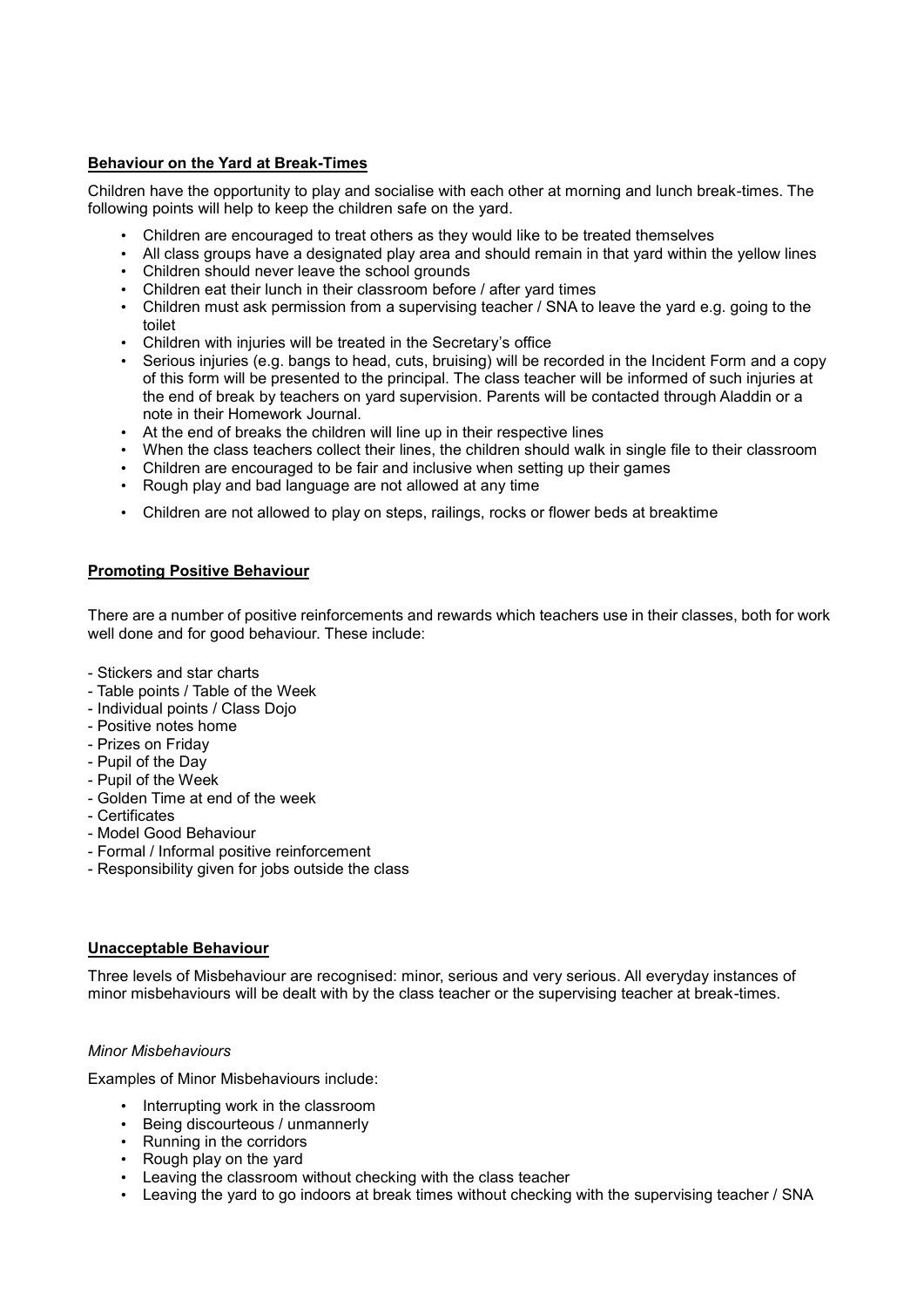- Not wearing full school uniform
- Late in the mornings
- Unfinished Homework
- Keeping a mobile phone turned on in their bag during class time
- Scooting or cycling on school grounds

Class teachers will keep a running record of minor misbehaviours. If a pattern of minor misbehaviours appears, the class teacher may inform Parents/Guardians.

## *Serious Misbehaviours*

Single instances of serious misbehaviour will be dealt with by the class teacher in conjunction with the Deputy Principal / Principal. Any single incident may be brought to the Parent/Guardian's attention at the discretion of the Deputy Principal / Principal.

In cases of repeated serious misbehaviours Parents/Guardians will be involved at an early stage and invited to meet the class teacher and Deputy Principal / Principal to discuss their child's behaviour.

Examples of Serious Misbehaviours include:

- Behaviour that is hurtful including threats, bullying, cyberbullying, harassment, discrimination, and victimisation
- Using violent and/or aggressive behaviour towards others
- Verbal abuse of a teacher / adult
- Behaviour that interferes with teaching and learning on a daily basis
- Damage to school property
- Theft
- Using a mobile phone at school / taking photographs / videos

#### *Very Serious Misbehaviours*

Parents / Guardians will be informed immediately by the Principal if there is one incident of very serious misbehaviour.

Examples of Very Serious Misbehaviours include:

- Physical abuse of a teacher / adult / other child
- Serious aggressive, threatening or violent behaviour (including online learning platforms) towards a teacher / adult / other child
- Bringing dangerous implements to school
- Leaving St. Olaf's NS without permission
- Serious damage to property e.g. structural damage to school building or breaking windows
- Bullying over a prolonged period of time after earlier interventions
- Carrying drugs / alcohol / cigarettes / dangerous substances

# **Sanctions for Unacceptable Behaviour**

The purpose of a sanction is to bring about a change in behaviour by helping children to:

- learn that their behaviour is unacceptable
- see that their behaviour affects others
- understand that they have choices about their behaviour
- understand that their choices have consequences
- learn to take responsibility for their choices / behaviours
- discuss and devise strategies to prevent the behaviour occurring again

Sanctions should:

- reinforce the Code of Behaviour
- signal to other children that their wellbeing is being protected
- prevent serious disruption of Teaching and Learning
- be clear so that the child understands why the sanction is being applied
- make it clear that changes in behaviour are needed to avoid further sanctions
- make a clear distinction between minor and major offences
- relate to an individual and not a group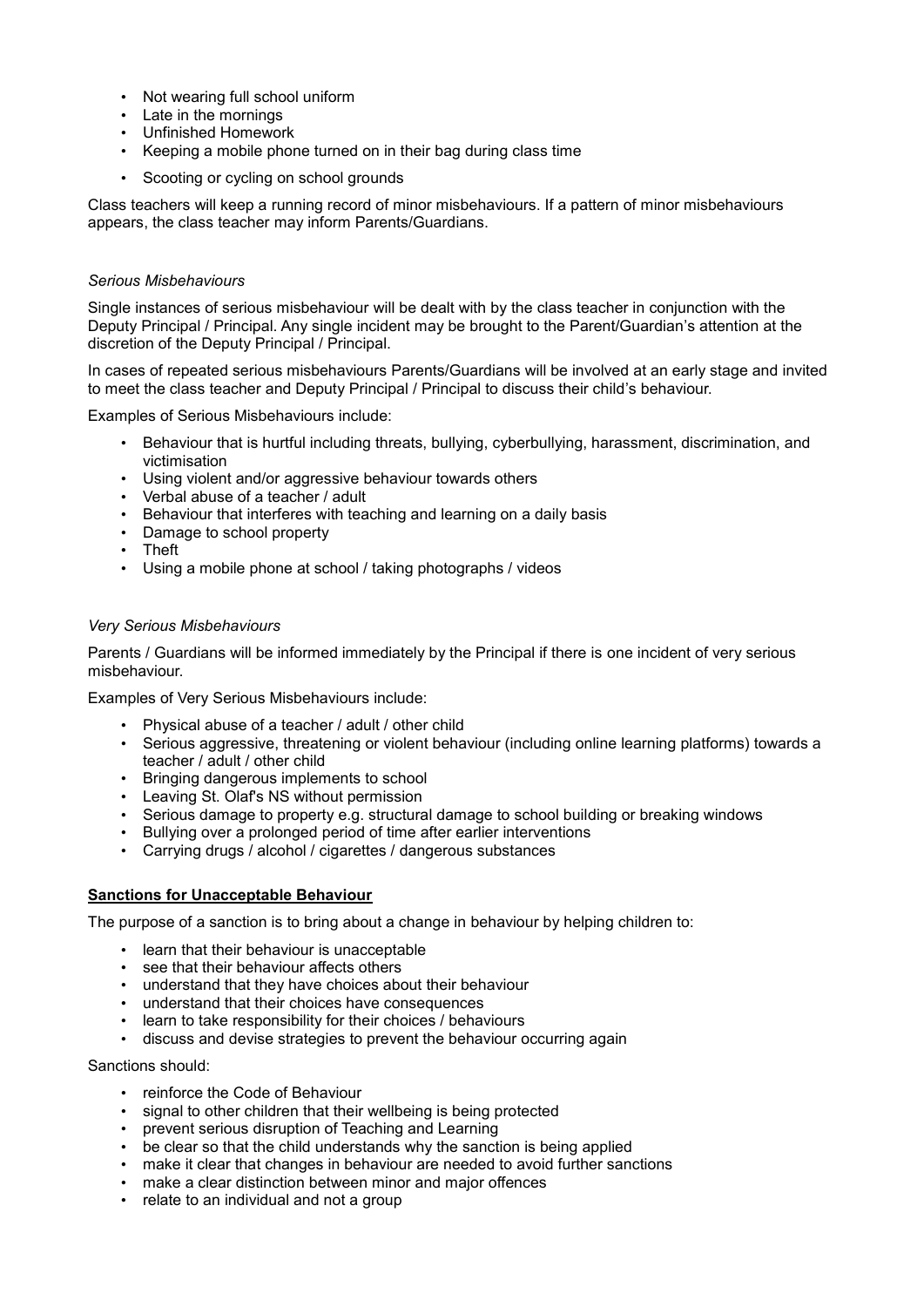• focus on the child's behaviour not on the child himself/herself

The following steps will be taken when a child behaves inappropriately. Individual teachers may put alternative measures in place depending on the circumstances involves and the age of the child. This list is not exhaustive.

The Class Teacher will:

- ask the child to stop the behaviour
- discuss behaviour and reason with child
- advise child on how to improve the behaviour
- loss of privileges e.g. golden time / free play / activities / representing the school / attendance on a school trip / tour
- ask the child to write down their account of behaviour
- inform the Principal / Deputy Principal about on-going behaviour
- communicate with Parents/Guardians in Journal
- make an appointment with Parents/Guardians
- make an appointment with the Principal and Parents/Guardians

Other measures, more appropriate to the misbehaviour, may be introduced by the class teacher if they are deemed necessary.

When all of the above has been exhausted then the matter will be referred to the Board of Management where;

- BOM will consider Suspension
- BOM will consider Expulsion

## *Suspension*

Suspension is defined as 'requiring a student to absent himself / herself from the school for a specified, limited period of school days' (NEWB Guidelines)

Exclusion for part of a school day or asking Parents/Guardians to keep a child from school, as a sanction, counts as suspension. Suspension will be considered as part of a range of sanctions where a child has engaged in a serious or very serious misbehaviour. While suspension should be a proportionate response to the behaviour that is causing concern, a single instance of serious misbehaviour may be grounds for suspension. The decision to suspend will be based on the following grounds:

- The seriously detrimental effect on the Education of the other children of the child's behaviour to date
- Whether the child's continued presence in the school constitutes a threat to Health and safety
- The child is responsible for serious damage to property

The purpose of the suspension is to give the child / Parent / Guardian / Staff time to consider the child's actions and to consider the implications for the other children in the class group. It will also provide the school with time to devise ways to help the child improve the child's behaviour in the future.

The Principal can suspend a child for periods of up to three days. If a longer suspension is proposed, the Principal should refer to the Board of Management for consideration and approval. Reports to the Board and to the relevant authorities should be made in line with NEWB Guidelines.

# *Expulsion*

The Board of Management has the authority to expel a child. This authority will be exercised in line with the procedures outlined in the Development of a Code of Behaviour Guidelines for Schools NEWB.

# *Appeals*

Under Section 29 of the Education Act, Parents / Guardians are entitled to appeal to the Secretary General of the Department of Education and Skills against some decisions of the BOM, including suspension and expulsion.